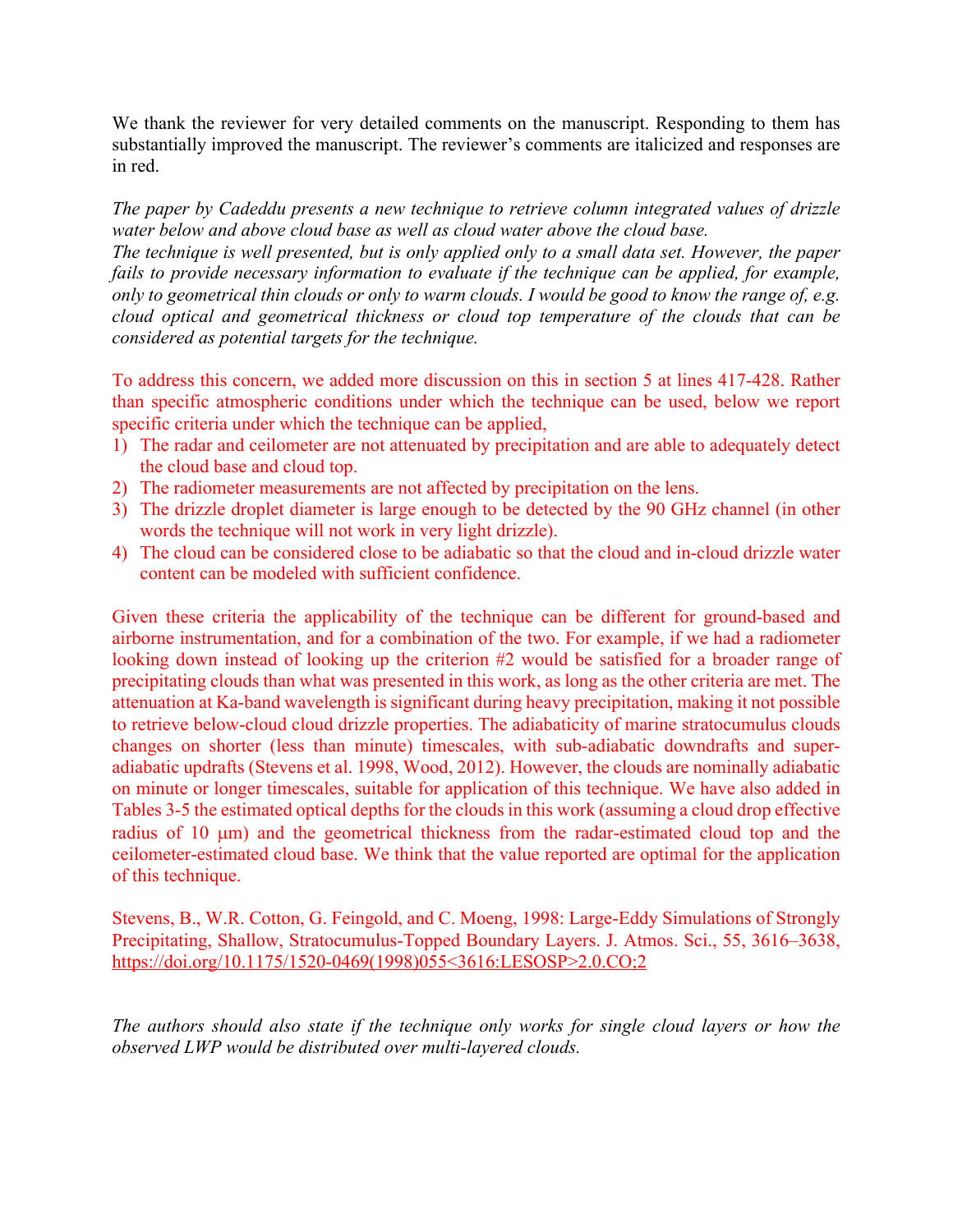We used the technique for single layer clouds. In the open cell dataset examined for this work there were several occurrences of heavy precipitating stratocumulus clouds with non-precipitating shallow cumulus clouds in the layers below. These cases were usually heavy precipitating and therefore the passive retrieval was not applied. Theoretically, the technique could be applied to multi-layer clouds, however, as the reviewer mentioned here, a realistic representation of the cloud boundaries and LWP may be needed. This was added in section 5 lines 423-425.

## *Can the method could also be applied to Arctic clouds?*

The falling ice/snow below a mixed phase Arctic clouds can potentially scatter the microwave radiation at 90 GHz emitted by the liquid water within the cloud. However, that will depend significantly on the shape and size of the ice crystals. This is outside the scope of this work and hence at this stage we can't recommend this methodology for Arctic clouds.

*It would be very helpful if the authors would provide a brief review on cloud-droplet size distributions and drizzle size distributions. What are typical values in the literature for warm stratocumulus clouds? The calculated cloud droplet diameters shown in Figure 5 seem quite large and the drizzle diameters rather small.* 

Thank you for raising this issue. A comprehensive survey of cloud drop size distributions have been carried out by Miles et al. (2000) with estimates from multiple field campaigns reported in various articles e.g. DYCOMS-II Stevens et al. (2003 BAMS), VOCALS Zheng et al. (2011 ACP), Bretherton et al. (2010 ACP), EPEACE (Russell et al. 2013) and CSET (Albrecht et al. 2019). A comprehensive review of stratocumulus clouds is also provided in Wood et. al. (2011) and Wood (2012).

Due to the large variability of in-cloud and precipitation microphysical properties (diameter and number) both vertically and horizontally due to turbulence and aerosol-cloud interactions, many of these estimates are for bulk properties such as rain rates, LWC and LWP. Tables 3 and 5 now added to this work provide information of typical properties for these clouds.

Miles, N.L., Verlinde, J. Clothiaux, E. E.: Cloud Droplet Size Distributions in Low-Level Stratiform Clouds, *J. Atmos, Sci.*, 57, 295--311, 2000.

R. Wood, C. S. Bretherton, D. Leon, A. D. Clarke, P. Zuidema, G. Allen, and H. Coe: An aircraft case study of the spatial transition from closed to open mesoscale cellular convection over the Southeast Pacific, *Atmos. Chem. Phys.*, 11, 2341–2370, doi:10.5194/acp-11-2341- 2011, 2011

Wood, R.: Stratocumulus clouds, *Mon. Weather Rev.*, 140, 2373--2423, 2012.

## *Minor comments:*

*Line 87: calculations are based . . . for non-spherical and oriented particles. How are spherical droplets (cloud/drizzle) handled in the model?*